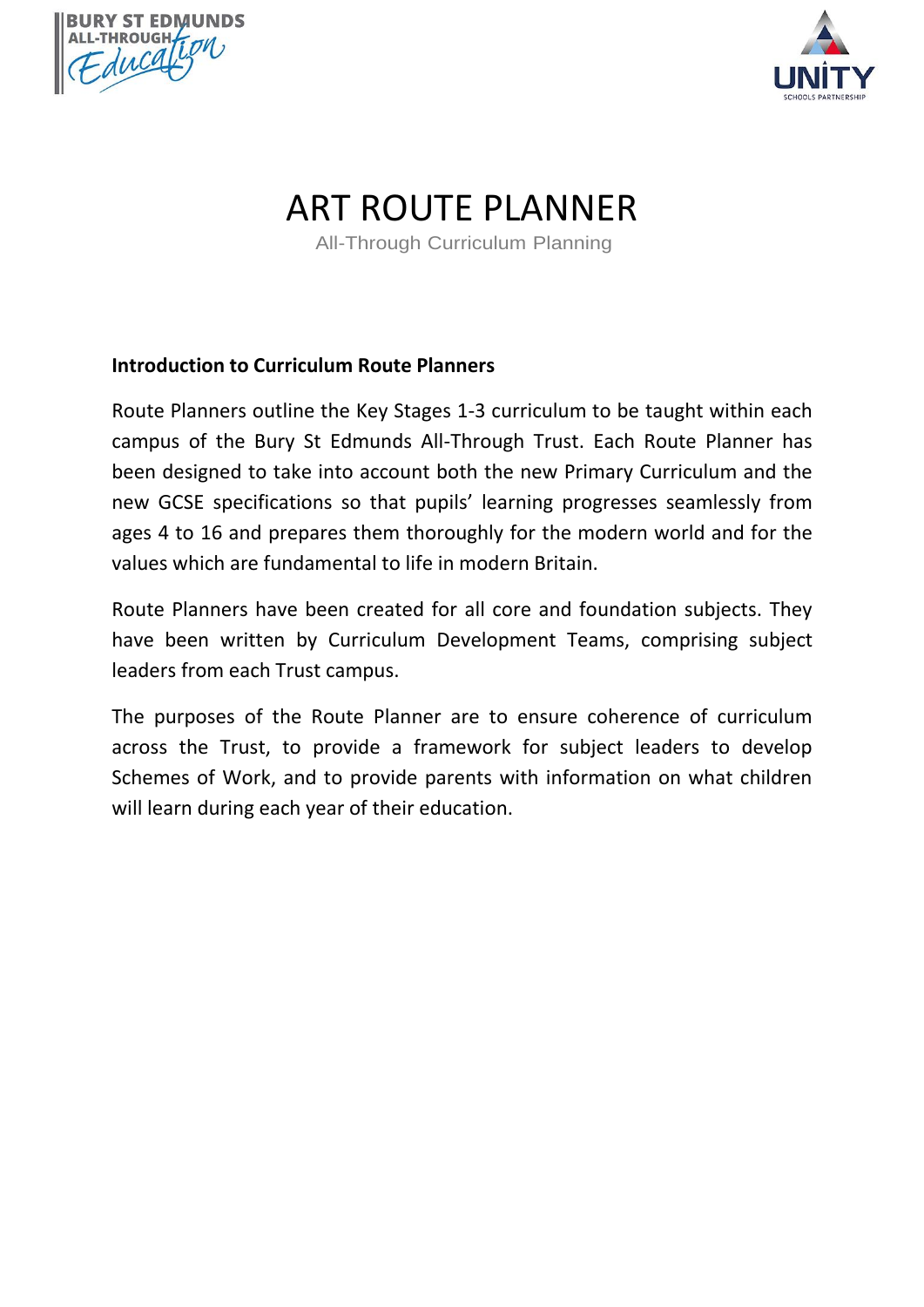|                             | <b>Assessment Objectives</b>                                                                                                                                                                                                                                                                                                                                                                                                                                                                                                                                                                                                                                                                                                                      |                                                                                                                                                                                                                                                                                           |                                                                                                                                                              | Suggested learning activities and materials                                                                                                                                                                                                                                                                                                                                                                                                                                                                                                                                  |
|-----------------------------|---------------------------------------------------------------------------------------------------------------------------------------------------------------------------------------------------------------------------------------------------------------------------------------------------------------------------------------------------------------------------------------------------------------------------------------------------------------------------------------------------------------------------------------------------------------------------------------------------------------------------------------------------------------------------------------------------------------------------------------------------|-------------------------------------------------------------------------------------------------------------------------------------------------------------------------------------------------------------------------------------------------------------------------------------------|--------------------------------------------------------------------------------------------------------------------------------------------------------------|------------------------------------------------------------------------------------------------------------------------------------------------------------------------------------------------------------------------------------------------------------------------------------------------------------------------------------------------------------------------------------------------------------------------------------------------------------------------------------------------------------------------------------------------------------------------------|
| Years 1-4<br>Lower<br>Phase | Art is not assessed discreetly until Year Five (middle phase). The following broad objectives are designed to<br>guide teachers in the development of Schemes of Work.<br>To use a range of materials creatively to design and make products.<br>$\bullet$<br>To use drawing painting and sculpture to develop and share their ideas, experiences and imagination.<br>$\bullet$<br>To develop a wide range of art and design techniques in using colour, pattern, texture, line, shape,<br>$\bullet$<br>formand space about the work of a range of artists, craft makers and designers,<br>To recognise and describe the differences and similarities between different practices and<br>$\bullet$<br>disciplines, making links to their own work |                                                                                                                                                                                                                                                                                           |                                                                                                                                                              | Dry drawing materials; pencil, pencil crayons, chalk<br>pastels, wax crayons, felt tip pens, charcoal<br>(drawing in various qualities of line, shading, blending<br>and modelling tone and making rubbings)<br>Wet materials; ready mixed paint and block paints, PVA<br>$\bullet$<br>glue, clay and modelling dough<br>(Using brushes and other tools to apply paint, blend<br>paint, mix colours; using modelling tools and their<br>hands to model clay and or dough into a variety of<br>forms; applying and pasting glue to make collages<br>andor mixed media pieces) |
| Year 5                      | <b>Technique and Skills</b><br>Refine control of<br>techniques.<br>Experiment with<br>materials.<br>Develop the use of<br>toneswhilst drawing.<br>Create a 3d<br>sculpturefrom 2d<br>drawings.                                                                                                                                                                                                                                                                                                                                                                                                                                                                                                                                                    | <b>Observation and Evaluation</b><br>Increase awareness of art, craft<br>anddesign.<br>Record observations using a<br>sketchbook.<br>Evaluate and review work<br>toidentify progress.<br>Be able to work collaboratively.<br>Enable progression of ideas<br>tocreate a finished art wall. | <b>Contextual Understanding</b><br>Understand the<br>$\sim$<br>historicalcontext of art<br>work.<br>Develop an<br>understandingof artists'<br>life and work. | Dry materials as above plus oil pastels, charcoal pencils<br>$\bullet$<br>andwatercolour pencils.<br>(manipulating lines, blending, shading a full range<br>of tone, modelling using cross-hatching, tonal<br>gradations and drawing textures)<br>Wet materials; as above plus printing ink, brush inks<br>orfabric dyes, glaze and acrylic paints.<br>(relief printing, fabric printing and dyeing; Tint,<br>$\bullet$<br>Scraffito, Impasto and decorative painting<br>methods;coil, slab and modelling techniques in<br>clay)                                             |
| Year 6                      | Apply knowledge of<br>technique.<br>Experiment with<br>materialwith increased<br>confidence.                                                                                                                                                                                                                                                                                                                                                                                                                                                                                                                                                                                                                                                      | Create sketchbooks to<br>recordobservations<br>Evaluate work and review their<br>own work and that of other<br>artists                                                                                                                                                                    | Understand the<br>historicalcontext of art<br>work.<br>Develop an<br>understandingof artists'                                                                | As above<br>$\bullet$                                                                                                                                                                                                                                                                                                                                                                                                                                                                                                                                                        |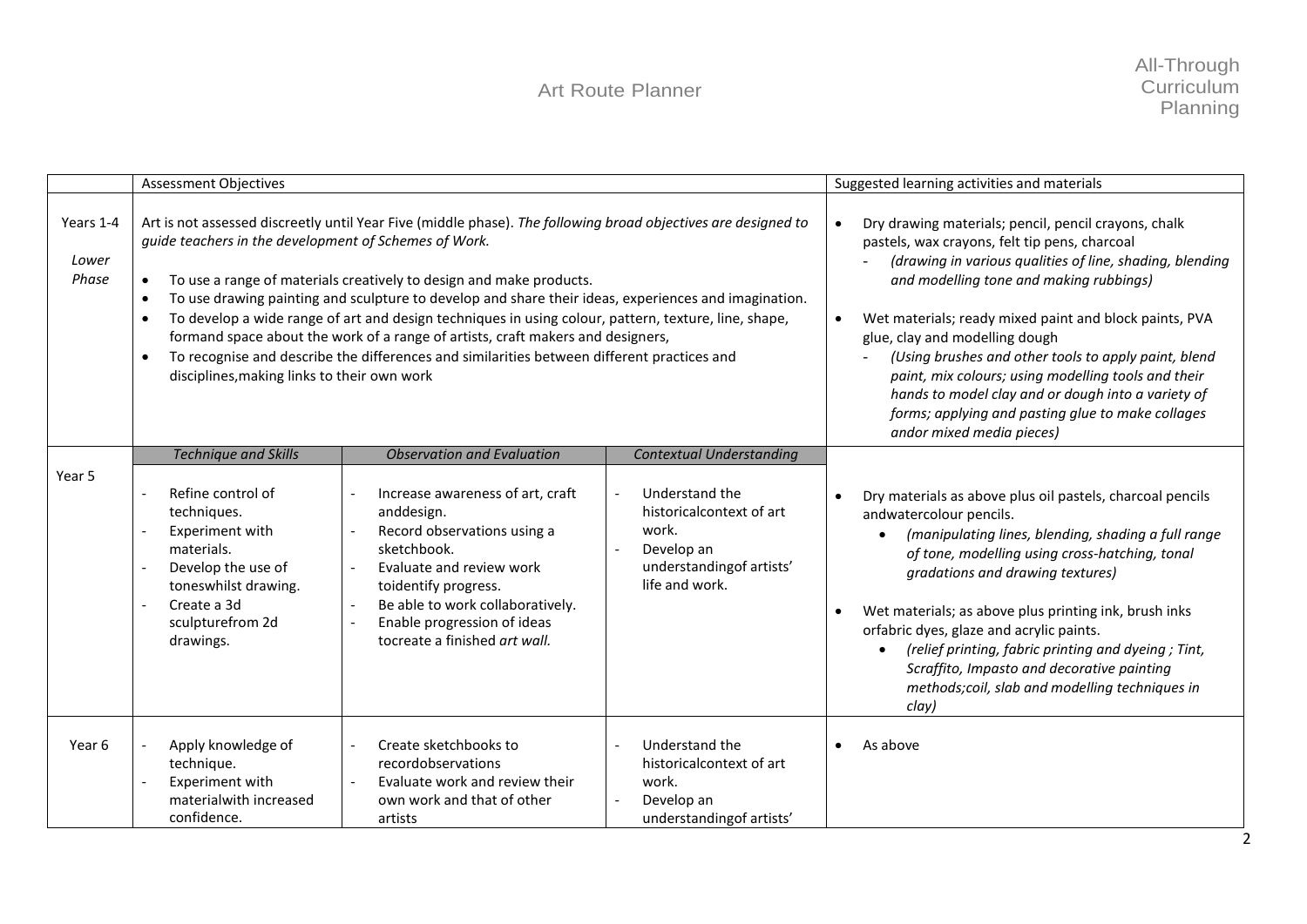All-Through **Curriculum** Planning

|  | Enable progression of ideas to | life and work. |  |
|--|--------------------------------|----------------|--|
|  |                                |                |  |
|  |                                |                |  |
|  |                                |                |  |
|  |                                |                |  |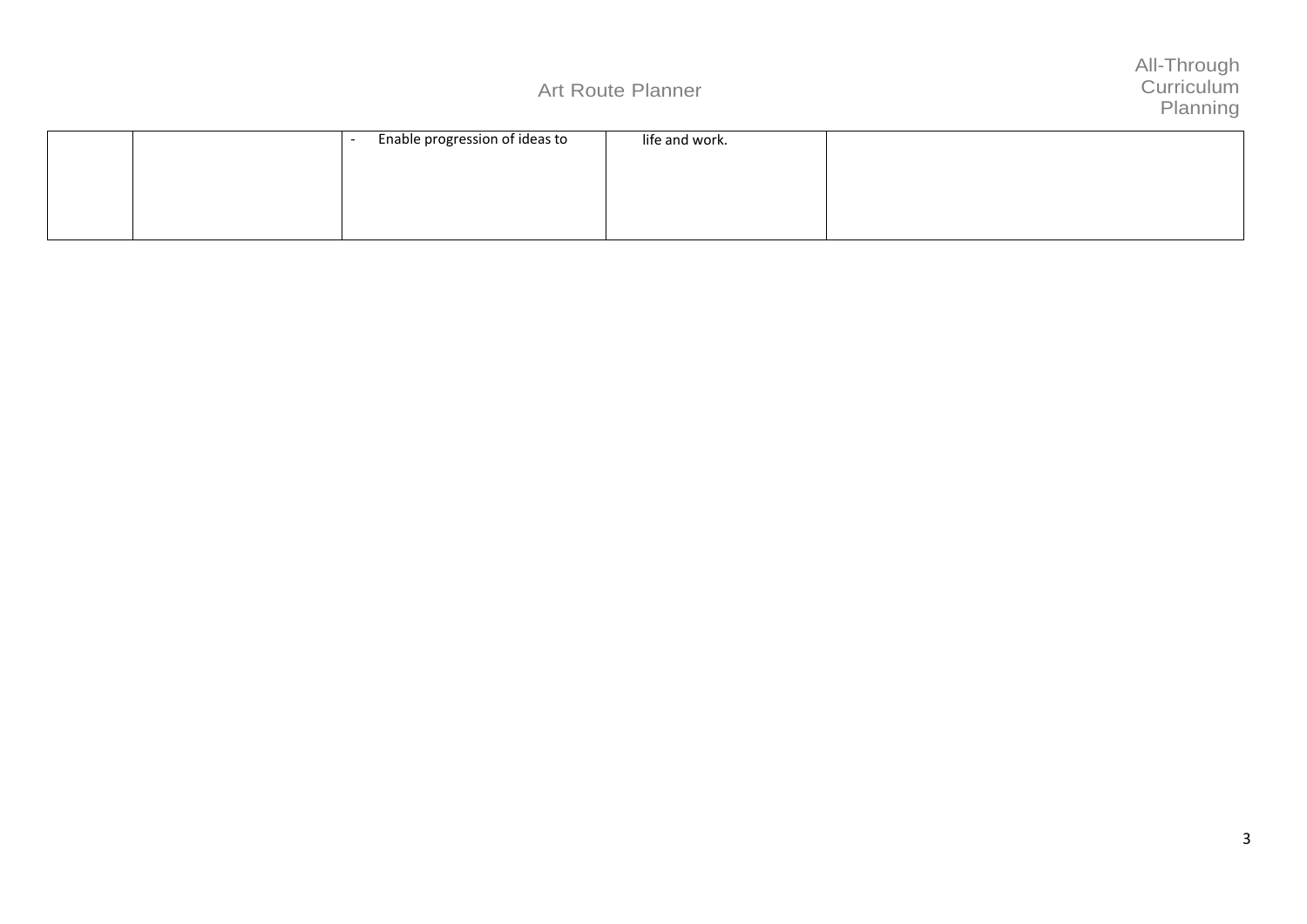|        | Develop skills of 3D<br>drawing using varied<br>tones.<br>Create 3D forms from 2D<br>drawing.<br>Understand, and work<br>using, different<br>paintingtechniques.                                                                                                                                                                 | create a finished artwall                                                                                                                                                                                                         |                                                                                                  |                                                                                                                                                                                                                                                                                                                                                              |
|--------|----------------------------------------------------------------------------------------------------------------------------------------------------------------------------------------------------------------------------------------------------------------------------------------------------------------------------------|-----------------------------------------------------------------------------------------------------------------------------------------------------------------------------------------------------------------------------------|--------------------------------------------------------------------------------------------------|--------------------------------------------------------------------------------------------------------------------------------------------------------------------------------------------------------------------------------------------------------------------------------------------------------------------------------------------------------------|
| Year 7 | Be able to develop<br>creativity and<br>ideas<br>Develop an<br>understandingof artists,<br>architects, designers and<br>crafts people and their<br>work.<br>Develop drawing skills<br>through pattern and<br>tone<br>Engage with a more<br>advanced range of<br>techniques and<br>materials<br>Transfer skills from 2D to<br>3D. | Review and refine their own<br>progress in given techniques<br>andmaterials<br>use sketch books to document<br>andrecord process using subject<br>specific vocabulary<br>Show the ability to work in<br>collaboration with others | Document a growing<br>appreciation of<br>historicalcontext in<br>relation to specific<br>artists | Dry drawing materials as above plus: drawing pens,<br>$\bullet$<br>drawing ink (full tonal and textured drawings including<br>figurative tonal modelling, proportion and<br>perspective)<br>Wet materials as above plus: oil based ink, wax for batik<br>$\bullet$<br>Glaze under-glaze and varnish. Mod-rock and plaster<br>$\bullet$<br>formodelling in 3D |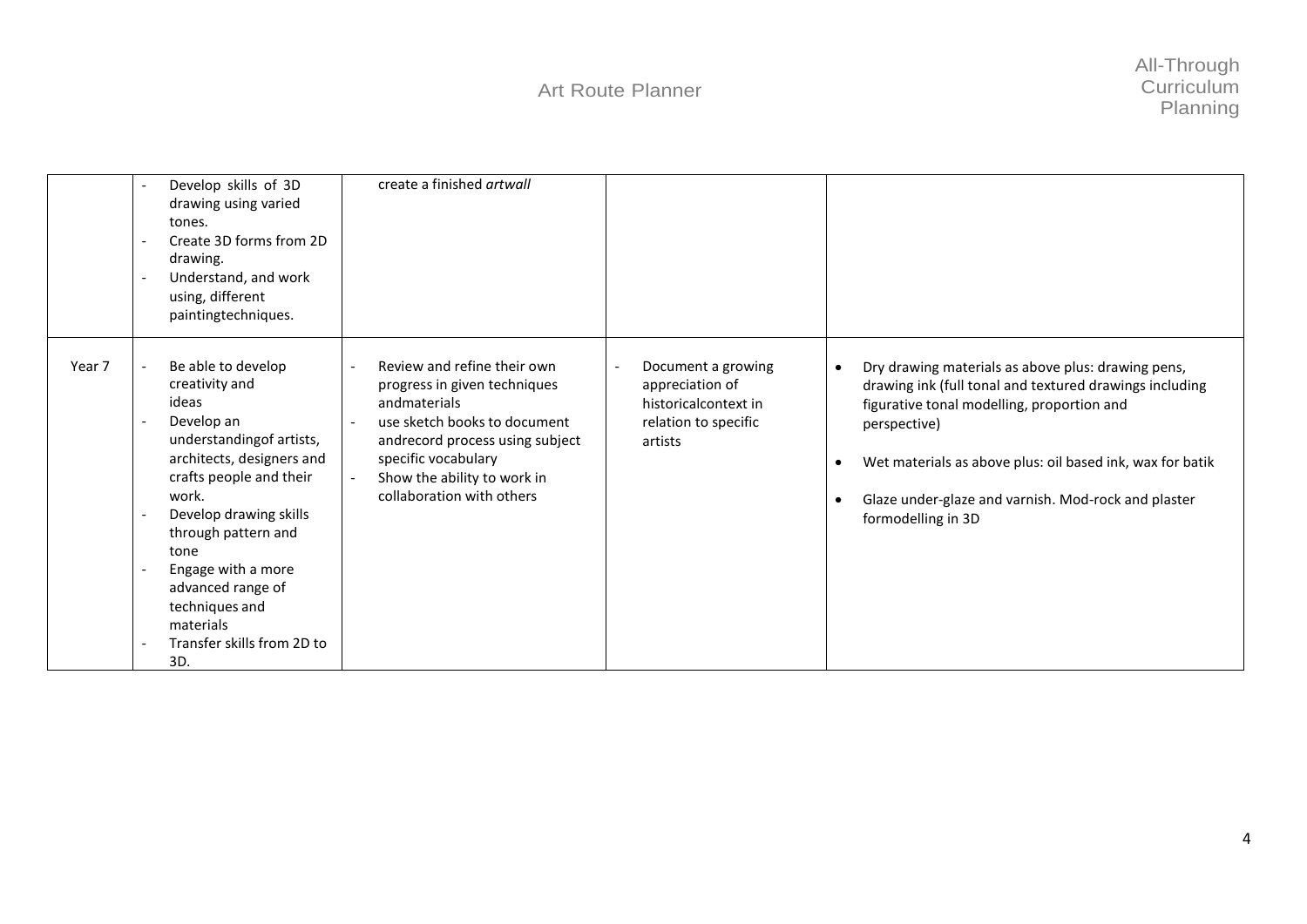All-Through **Curriculum** Planning

## Art Route Planner

| Develop the use of<br>Develop independence in their<br>Year 8<br>creative thinking responding to<br>tone, pattern and<br>agiven theme<br>texture in recording<br>Research, record and develop<br>from observation<br>ideasusing technology<br>explore material<br>Develop a confident ability to<br>through<br>communicate a personal<br>experimentation<br>Transfer skills from 2D to<br>response<br>Be proficient in the<br>3D.<br>organisationand use of a sketch<br>Gain experience in<br>book<br>theuse of colour<br>Show the ability of working in<br>collaboration with others<br>Evaluate outcomes | Place artists within a social<br>and historical context. | As above |
|------------------------------------------------------------------------------------------------------------------------------------------------------------------------------------------------------------------------------------------------------------------------------------------------------------------------------------------------------------------------------------------------------------------------------------------------------------------------------------------------------------------------------------------------------------------------------------------------------------|----------------------------------------------------------|----------|
|------------------------------------------------------------------------------------------------------------------------------------------------------------------------------------------------------------------------------------------------------------------------------------------------------------------------------------------------------------------------------------------------------------------------------------------------------------------------------------------------------------------------------------------------------------------------------------------------------------|----------------------------------------------------------|----------|